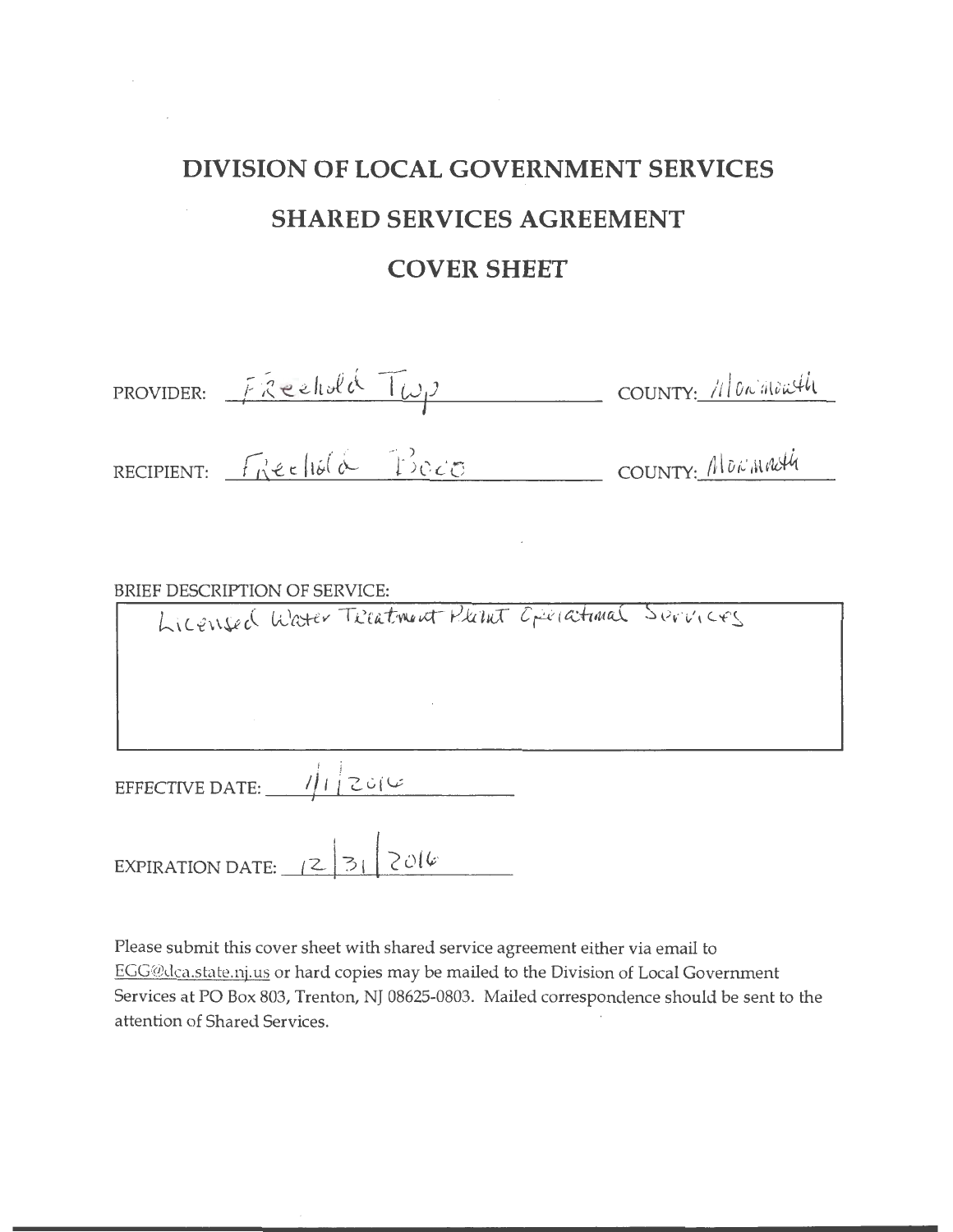## **SHARED SERVICES AGREEMENT BETWEEN FREEHOLD TOWNSHIP & FREEHOLD BOROUGH** - **LICENSED TREATMENT PLANT OPERATIONAL SERVICES FREEHOLD BOROUGH WATER-SEWER UTILITIES**

THIS SHARED SERVICES AGREEMENT is effective the 1st day of January, 2016 between TOWNSHIP OF FREEHOLD, a municipal corporation of the State of New Jersey and BOROUGH OF FREEHOLD, a municipal corporation of the State of New Jersey;

The purpose of this Agreement is for Freehold Township to provide Licensed Operational Services for Freehold Borough Water-Sewer Utilities according to the following:

- 1. This Agreement shall take effect January 1, 2016 and shall expire December 31, 2016. Either municipality may terminate this Agreement by giving 30 days advanced written notice to the other party.
- 2. Freehold Township shall provide emergency water treatment plant operational services to Freehold Borough, per the below list of licensed personnel and hourly rates:

| Water Plant Operator                  | \$23.02 |
|---------------------------------------|---------|
| Senior Water/Senior Sewer Repairer    | \$31.37 |
| Senior Water Treatment Plant Operator | \$28.80 |
| Supervisor-Water Treatment Plant      | \$37.86 |
| Superintendent                        | \$66.79 |

- 3. Freehold Township shall provide a licensed operator at no cost to Freehold Borough for vacation coverage, which must be scheduled at least one month in advance. Licensed operator coverage for vacation purposes is solely to provide supervisory functions.
- 4. Freehold Township further offers equipment, owned and operated by the Freehold Township Utilities Department, for use by Freehold Borough on a scheduled or asneeded basis or for emergencies. The following equipment is available at the corresponding daily rates:

| Freehold Township Equipment            | Daily Rate |
|----------------------------------------|------------|
| Sewer jet-vac truck with 2-man crew    | \$1,350.00 |
| Closed-circuit television camera truck | \$1,100.00 |

Freehold Township reserves the right to retire, replace or not to replace any listed equipment.

5. Payment shall be due from Freehold Borough within 30 days of the date of billing.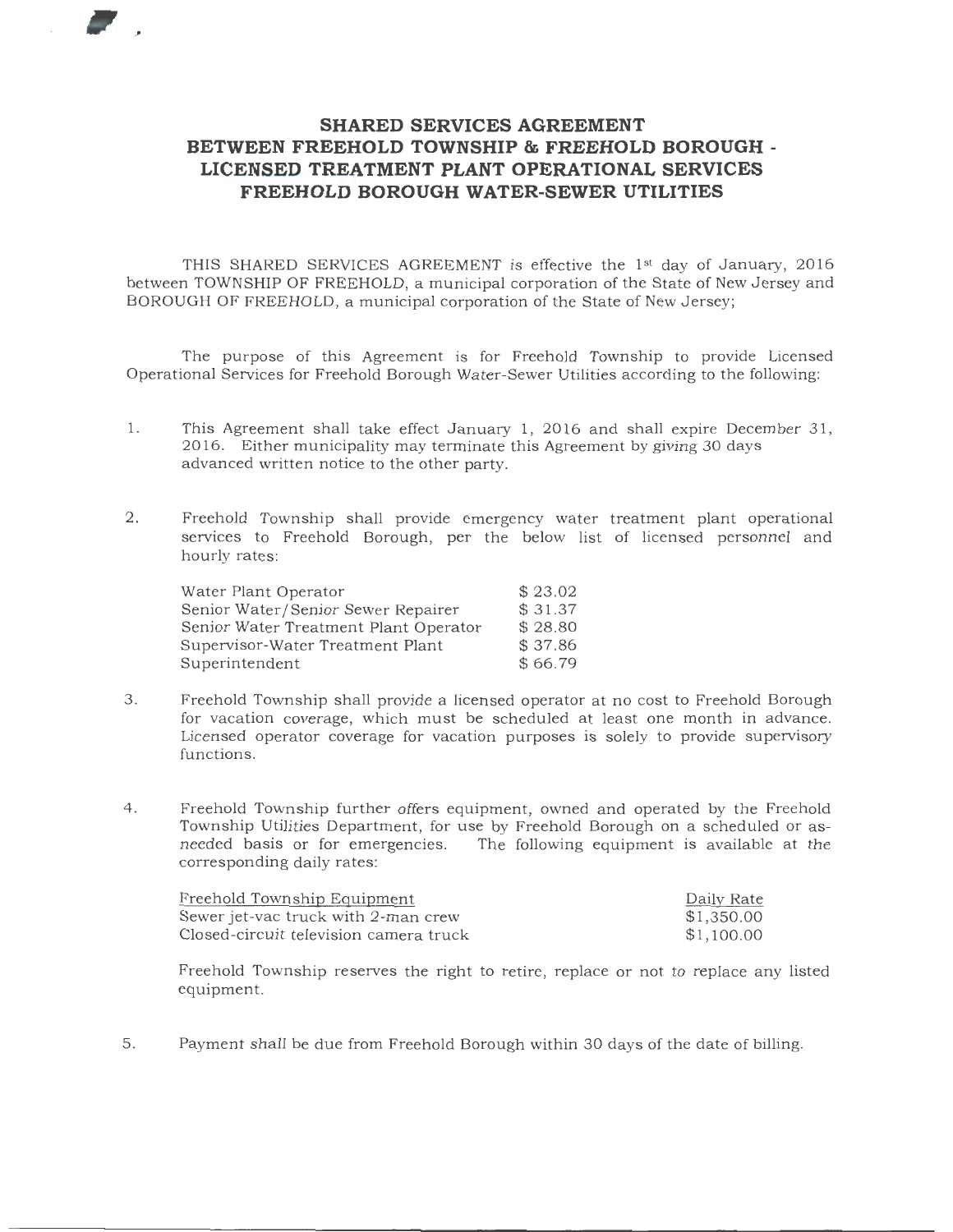- 6. During the term of the Agreement and for one year past the expiration of the Agreement, Freehold Borough agrees not to employ any person who is a Freehold Township employee, subcontractor or agent who provides Water-Sewer Utilities services to Freehold Borough in accordance with this Agreement.
- 7. It is agreed that no employer/employee relationship will exist between Freehold Township employees and Freehold Borough. Freehold Township agrees to maintain all required insurance on its employees, including workers' compensation insurance.

IN WITNESS WHEREOF, parties have hereunto caused this instrument to be signed by the proper authorized parties and have caused their proper seals to be affixed hereto as of the date and year first above written.

TOWNSHIP OF FREEHOLD

,.

Peter R. Valesi, Township Administrator

Urea Warner

Teresa Warner, Township Clerk

**BOROUGH OF FREEHOLD** Joseph B. Bellina, Business Administrator Traci L. DiBenedetto, Borough Clerk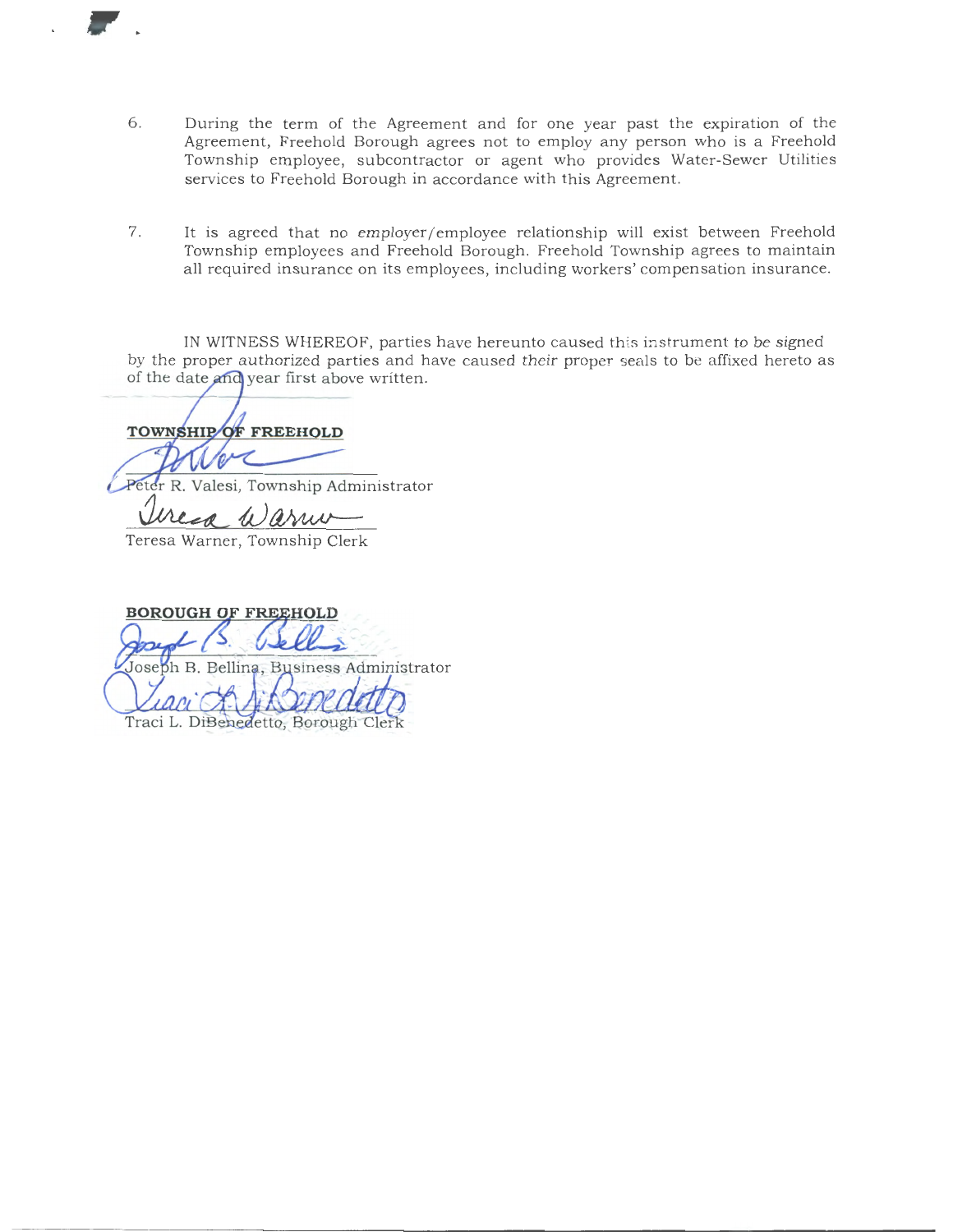

**Resolutlon** *of the* **Townsh.tp** *ojfreeh.otd*  Monmouth County, New Jersey

No: R-15-269 Date of Adoption: November 24, 2015

## **TITLE: RESOLUTION AUTHORIZING EXECUTION OF A SHARED SERVICES AGREEMENT WITH BOROUGH OF FREEHOLD FOR LICENSED TREATMENT PLANT OPERATIONAL SERVICES FOR FREEHOLD BOROUGH WATER-SEWER UTILITIES**

## **---RESOLUTION---**

WHEREAS, the Township of Freehold and the Borough of Freehold are interested in Freehold Township continuing to provide Licensed Treatment Plant Operational Services for Freehold Borough Water-Sewer Utilities; and,

WHEREAS, this cooperative Agreement would be beneficial to the taxpayers in both municipalities; and,

WHEREAS, Freehold Township and Freehold Borough have reached an Agreement detailing specifics of the services to be provided and costs for same;

NOW, THEREFORE, BE IT RESOLVED by the Township Committee of the Township of Freehold that said Agreement is hereby authorized to be executed;

BE IT FURTHER RESOLVED that a copy of the Agreement shall be maintained in the Township Clerk's Office upon passage of this Resolution and available for public inspection;

BE IT FURTHER RESOLVED that, pursuant to NJSA 40A:65-1, a certified copy of the within Resolution shall be forwarded to New Jersey Department of Community Affairs, Division of Local Government Services;

BE IT FURTHER RESOLVED that a certified copy of the within Resolution and copy of the Agreement be forwarded to the Freehold Borough Administrator, Freehold Township Administrator, Freehold Township Superintendent of Utilities and Freehold Township Director of Finance.